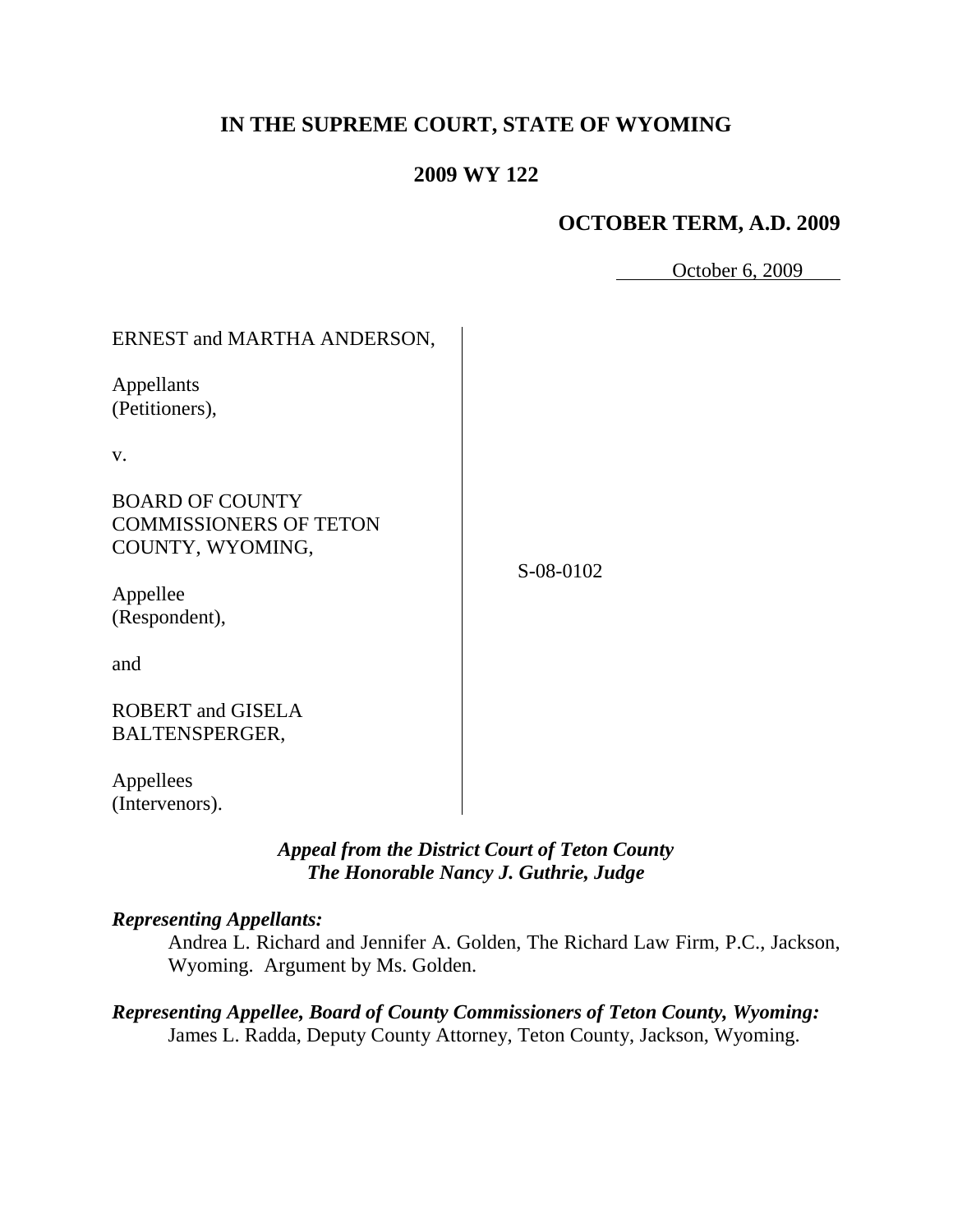*Representing Appellees, Robert and Gisela Baltensperger:* William R. Fix, William R. Fix, P.C., Jackson, Wyoming.

**Before VOIGT, C.J., and HILL, KITE, and BURKE, JJ; WALDRIP, D.J.**

**NOTICE: This opinion is subject to formal revision before publication in Pacific Reporter Third. Readers are requested to notify the Clerk of the Supreme Court, Supreme Court Building, Cheyenne, Wyoming 82002, of typographical or other formal errors so correction may be made before final publication in the permanent volume.**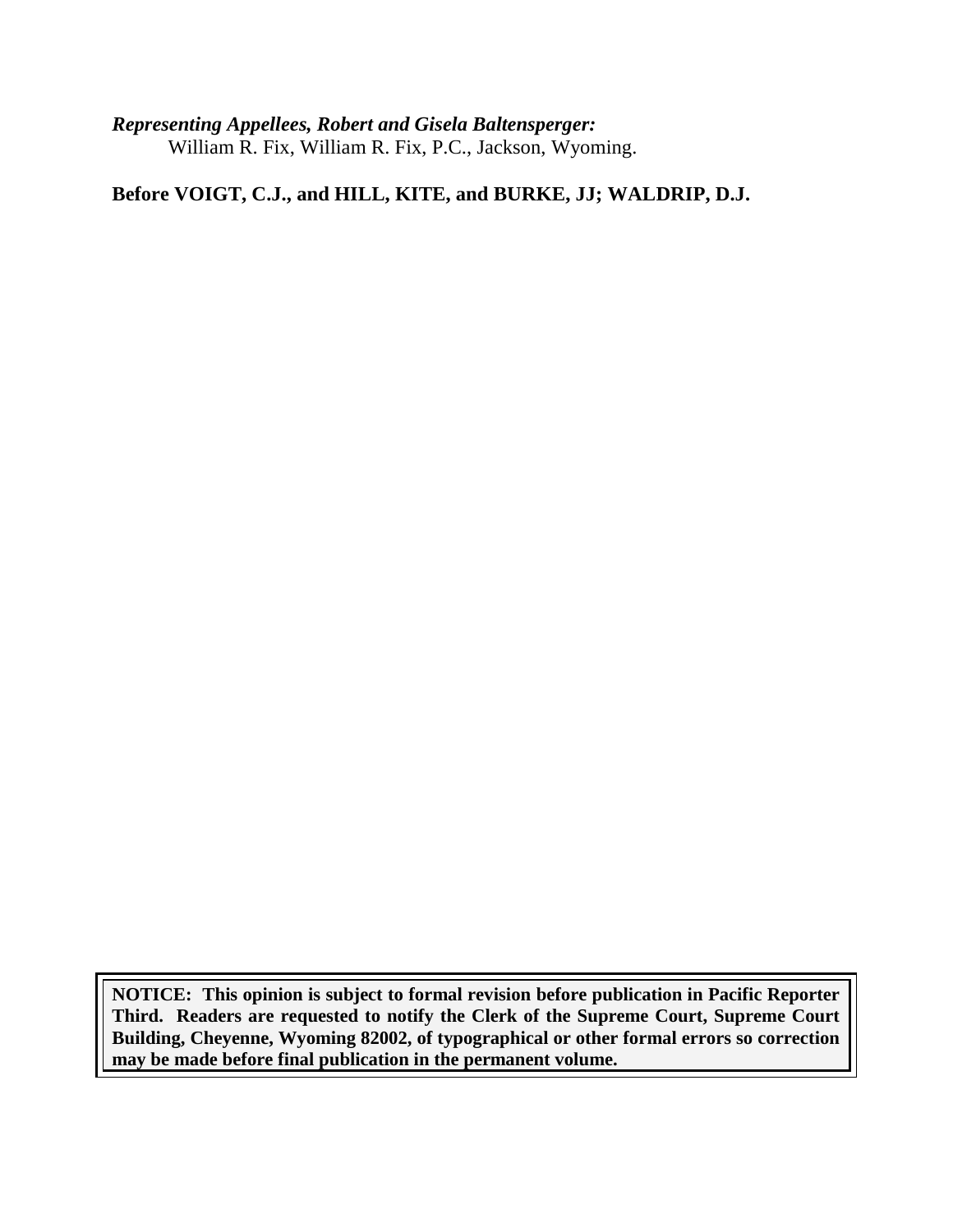### **WALDRIP, District Judge.**

[¶1] Appellees/Intervenors, Robert and Gisela Baltensperger ("the Baltenspergers"), applied for and were granted the necessary permits allowing them to construct a barn/equestrian center on their property in Teton County, Wyoming. Appellants, Ernest and Martha Anderson ("the Andersons"), objected to the construction permits and appealed to the Board of County Commissioners of Teton County, Wyoming ("the Board"). After the Board affirmed the grant of the permits, the Andersons petitioned the district court to review the final administrative action. The district court affirmed the Board"s decision upholding the grant of the construction permits. The Andersons now appeal the Board"s decision to this Court. We will affirm.

#### **ISSUES**

[¶2] We re-phrase the issues presented by the Andersons as follows:

- 1. Whether Teton County"s decision to approve the construction permits based on conclusory findings that the 6,750 square foot barn would be incidental, subordinate, and devoted primarily to the use of the property"s existing 1,056 square foot residence, and would not change the property character, was arbitrary, capricious, and unsupported by substantial evidence.
- 2. Whether Teton County"s approval of the construction permits violated the Teton County Land Development Regulations because Teton County previously found that the proposed barn/equestrian center would injure the neighborhood and violate private covenants, but refused to consider these factors in its final decision.

The Board and the Baltenspergers raise the additional issue of whether the Andersons properly raised the "conclusory findings" issue before the district court.

### **RELEVANT FACTS AND PROCEDURAL HISTORY**

[¶3] The Andersons and the Baltenspergers own adjacent lots in an area of Teton County known as Red Top Meadows. The Baltenspergers applied for permission to build a barn/equestrian center on their property and the Andersons objected. The Baltenspergers needed three separate attempts to obtain the necessary construction permits because their first two applications failed. Their third attempt, however, succeeded. Consequently, the Baltenspergers received a Building Permit and a Grading and Erosion Control ("GEC") Permit, giving them everything necessary to construct their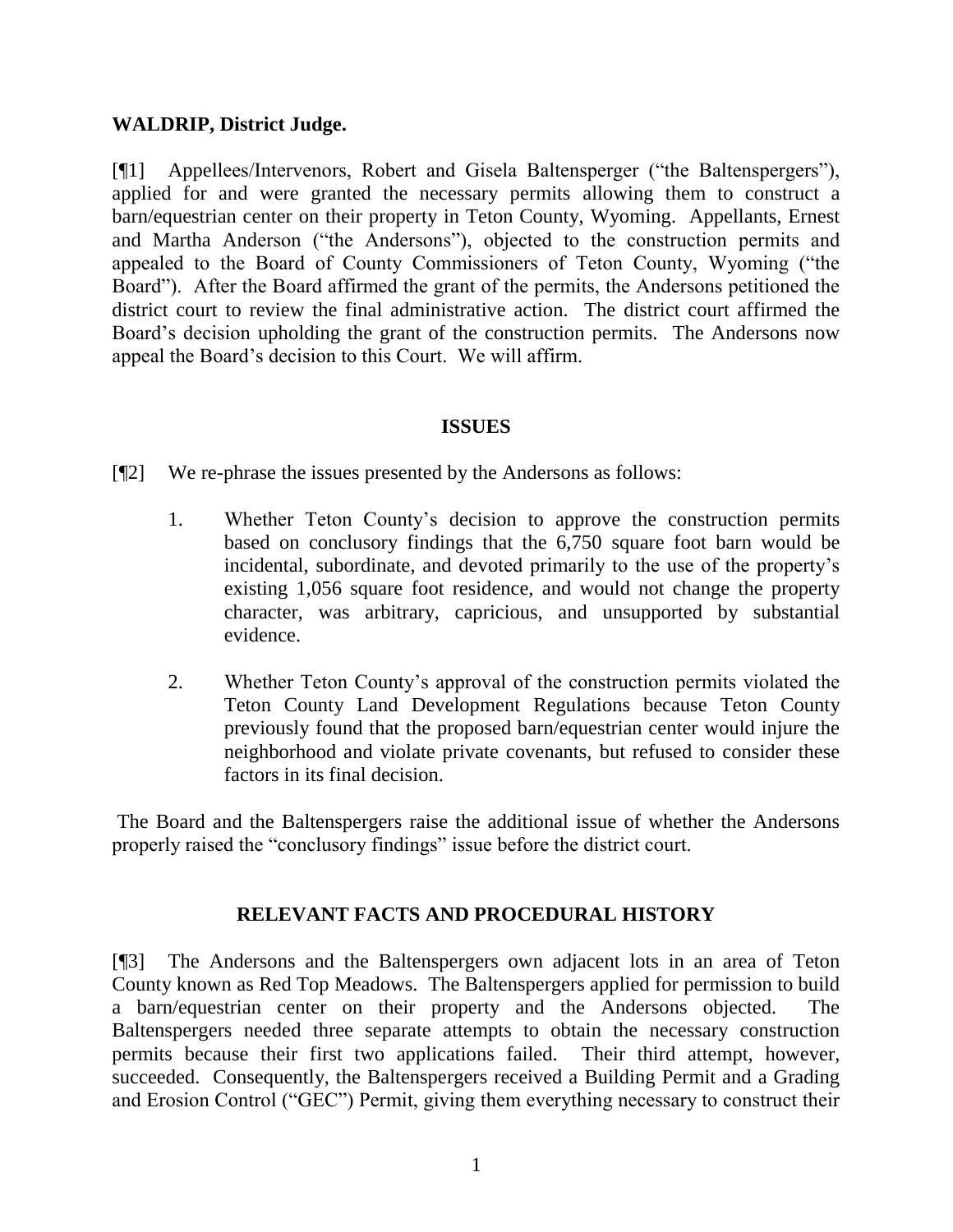barn/equestrian center. The Andersons appealed the issuance of these construction permits.

[¶4] The Baltenspergers own Lots 4A and 5 in the Country Estates Subdivision of Red Top Meadows. The Andersons own and reside on Lot 4B. The Baltenspergers initially proposed building a 9,300 square-foot barn/equestrian center on Lot 5. This initial proposal required three variances from the Teton County Land Development Regulations ("LDRs"). The Country Estates Subdivision is in the Neighborhood Conservation-Single Family ("NC-SF") zoning district, which would not allow the barn/equestrian center to be the primary use of a lot. Because there were no other buildings on Lot 5 the proposed barn/equestrian center would have constituted the primary use of Lot 5. Therefore, the Teton County Planning Department did not process the Baltenspergers' variance applications and the Baltenspergers withdrew that initial proposal.

[¶5] Next, the Baltenspergers proposed a 6,900 square-foot barn/equestrian center on Lot 4A. The Baltenspergers trusted that, because there was already a residential home built upon Lot 4A, the primary use of that lot had already been established and it conformed to the NC-SF zoning requirements. The barn/equestrian center would then be an "accessory use or building." This second proposal required one variance because the proposed equestrian center was only set back 25 feet from the private road easement on the property while the LDRs require at least a 50-feet setback. Thus, the Baltenspergers requested a variance in order to build their barn/equestrian center closer to the private road easement than the LDRs normally allow.

[¶6] The LDRs require a variance application to be heard by the Teton County Planning Commission (Planning Commission) and then be considered by the Board for final approval. For a variance to be granted, the Teton County Planning Staff (Planning Staff) must find that the proposed variance satisfies seven standards. The Planning Staff was unable to find that the Baltenspergers' variance request satisfied two of the seven standards, namely that the variance was not injurious to the neighborhood and that it was in harmony with the LDRs. Therefore, the Planning Commission voted unanimously against the Baltenspergers' variance request. Rather than pursuing their requested variance in front of the Board, the Baltenspergers withdrew this second proposal.

[¶7] For the Baltenspergers" third proposal, they decreased the size of the barn/equestrian center to 6,750 square feet, thereby eliminating the need for the setback variance or any other variance. On November 27, 2006, a Teton County Associate Planner approved the "Zoning Compliance Verification Checklist," which verified that the proposed barn/equestrian center met all pertinent standards in the LDRs. The associate planner also imposed several conditions of approval, most notably that "no commercial operation including the boarding of horses is permitted in the single-family residential site without appropriate County permits." The associate planner's approval of the "Zoning Compliance Verification Checklist" authorized Teton County to issue the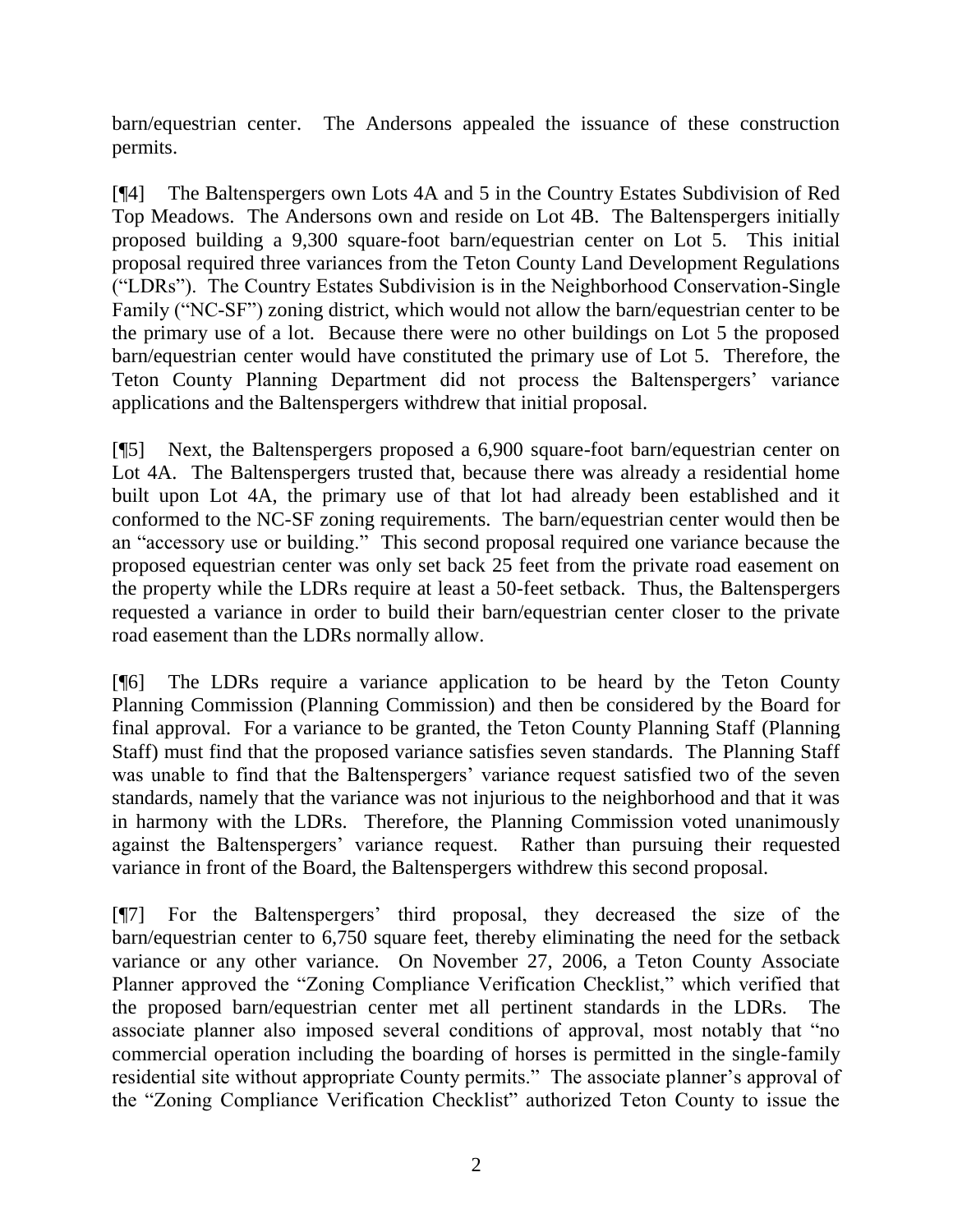Building Permit to the Baltenspergers. The Teton County Engineering Department also approved the Baltenspergers" GEC Application, which resulted in the issuance of the necessary GEC Permit to the Baltenspergers. Thus, the Baltenspergers possessed all necessary permits to commence construction of their barn/equestrian center.

[¶8] The Andersons then appealed the issuance of both the Building Permit and the GEC Permit to the Board. The Board held a contested case hearing on March 6, 2007, and affirmed the issuance of the two permits by written decision dated June 12, 2007. By way of summary, the Board found that the Baltenspergers' third proposal complied with all applicable LDRs and that whether the barn violates private covenants is an issue outside the purview of the LDRs and beyond the influence of the Board.

[¶9] The Andersons then sought judicial review of the Board"s decision in the district court. The district court affirmed the Board"s decision in full and the Andersons appealed to this Court.

## **STANDARD OF REVIEW**

[¶10] When reviewing an administrative agency"s final decision on appeal from a district court, we afford no deference to the district court's decision. Instead, we review the agency"s decision as if it came directly from the agency. *Dale v. S & S Builders, LLC*, 2008 WY 84, ¶ 8, 188 P.3d 554, 557 (Wyo. 2008). Wyo. Stat. Ann. § 16-3-114(c) (LexisNexis 2007) governs our scope of review and states in pertinent part:

> (c) To the extent necessary to make a decision and when presented, the reviewing court shall decide all relevant questions of law, interpret constitutional and statutory provisions, and determine the meaning or applicability of the terms of an agency action. In making the following determinations, the court shall review the whole record or those parts of it cited by a party and due account shall be taken of the rule of prejudicial error. The reviewing court shall:

(ii) Hold unlawful and set aside agency action, findings and conclusions found to be:

. . . .

(A) Arbitrary, capricious, an abuse of discretion or otherwise not in accordance with law;

(B)Contrary to constitutional right, power, privilege or immunity;

(C) In excess of statutory jurisdiction, authority or limitations or lacking statutory right;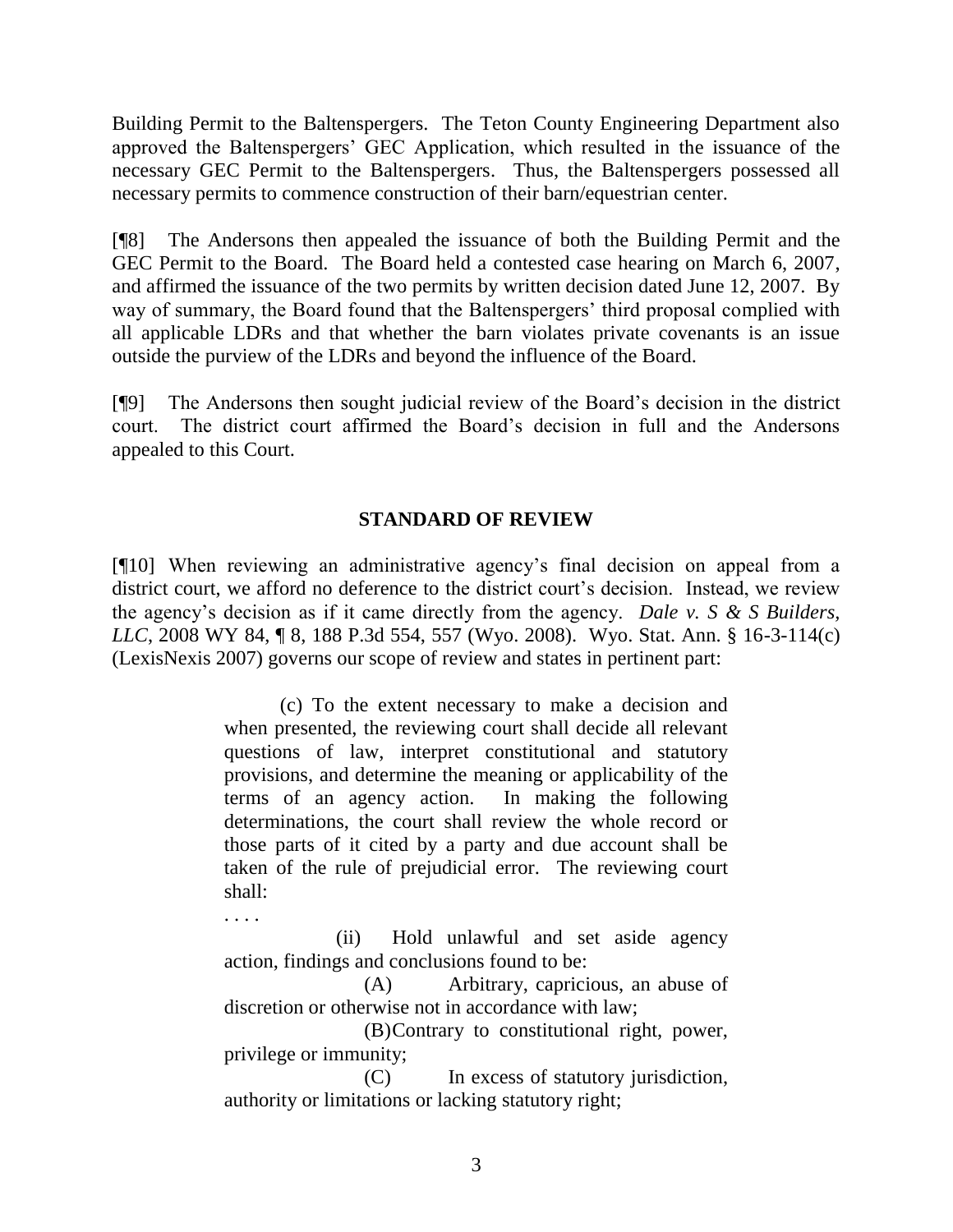(D) Without observance of procedure required by law; or (E) Unsupported by substantial

evidence in a case reviewed on the record of an agency hearing provided by statute.

[¶11] We set forth in detail the proper application of these standards for reviewing courts in *Dale*, ¶¶ 20-26, 188 P.3d at 560-62. To summarize, we will not substitute our judgment for that of the agency as long as the agency"s decision is reasonable under the circumstances. *Id.*, ¶ 22, 188 P.3d at 561. We will defer to an agency"s findings of fact if supported by substantial evidence. *Id.* "Substantial evidence is relevant evidence which a reasonable mind might accept in support of the agency"s conclusions. It is more than a scintilla of evidence." *Id.*, ¶ 11, 188 P.3d at 558 (quoting *Newman v. State ex rel. Wyo. Workers' Safety and Comp. Div.*, 2002 WY 91, ¶ 12, 49 P.3d 163, 168 (Wyo. 2002)).

[¶12] We continue to apply the arbitrary and capricious standard as a "safety net" designed to "catch agency action which prejudices a party"s substantial rights or which may be contrary to the other W.A.P.A. review standards yet is not easily categorized or fit to any one particular standard." *Id.*, ¶ 23, 188 P.3d at 561 (quoting *Newman,* ¶ 23, 49 P.3d at 172). However, we do not apply the arbitrary and capricious standard to true evidentiary questions. *Id.* As always, we review an agency"s conclusions of law *de novo*, affirming only if it is in accordance with the law. *Id.*, ¶ 26, 188 P.3d at 561-62.

#### **DISCUSSION**

[¶13] Due to its potentially dispositive nature, we initially consider whether the Andersons adequately raised their first issue regarding "conclusory findings" before the district court.

#### **1.** *Accessory Residential Structure*

[¶14] The Andersons incorporate two contentions in the first issue they present to this Court: 1) a procedural argument—that the Board"s finding that the barn/equestrian center was an accessory residential structure because it was incidental, subordinate and devoted primarily to the use of the property"s residence was conclusory and not supported by specific findings of fact; and 2) a substantive argument—that the finding that the barn/equestrian center was an accessory residential structure was arbitrary, capricious and not supported by substantial evidence. The Board and the Baltenspergers contend that the Andersons never properly presented the procedural issue regarding the adequacy of the Board"s findings to the district court for review. The Andersons assert that they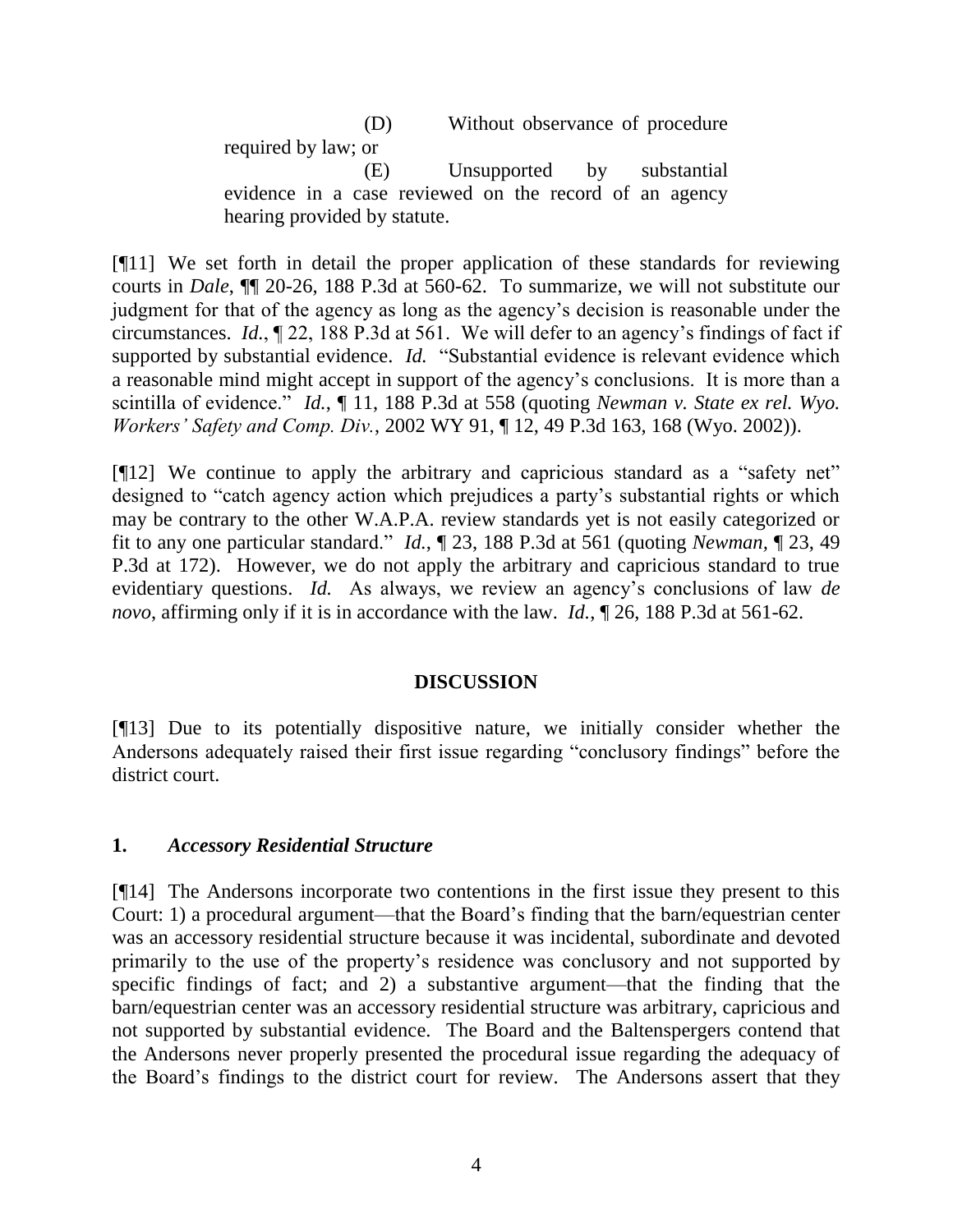adequately raised the issue below and are not required to argue the issue in the exact same manner in each subsequent proceeding.

[¶15] In general, we do not consider claims raised for the first time on appeal. *See Davis v. City of Cheyenne*, 2004 WY 43, ¶ 26, 88 P.3d 481, 490 (Wyo. 2004). We "take[] a dim view of a litigant trying a case on one theory and appealing it on another. . . . Parties are bound by the theories which they advanced below." *WW Enterprises, Inc. v. City of Cheyenne*, 956 P.2d 353, 356 (Wyo. 1998). We have in the past recognized two exceptions to this rule: when the issue raises a jurisdictional concern or when the issue concerns such a fundamental nature of fairness that it must be considered. *Davis,* ¶ 26, 88 P.3d at 490.

[¶16] The Planning Commission approved the issuance of the Building Permit because it found the barn/equestrian center to be an "accessory residential structure." The Board interpreted "accessory residential structure" in accordance with the definition of "accessory building" pursuant to Division 8300 of the LDRs, which states:

> **Accessory Use or Building.** Accessory use or building means a separate use or structure which: (a) is incidental, subordinate or secondary to, and devoted primarily to the principal use or structure served and does not change the character of the premises; and (b) is located on the same lot or site as the principal use or structure served. In no event shall an accessory use be construed to authorize a use not otherwise permitted in the zoning district in which the principal use is located.

The Board, in its *Findings of Fact, Conclusions of Law and Order*, stated that the barn/equestrian center was an accessory building because "it is a separate structure which is incidental, subordinate or secondary to the residence on Lot 4A and devoted primarily to said residence and does not change the character of Lot 4A; and because (2) "the principal use or structure served" on the Lot 4A is a residential structure." (emphasis in original).

[¶17] In their Petition for Review of Administrative Action, the Andersons set forth two issues for the district court's review.

> 1) Whether the Board"s decision is arbitrary, capricious, an abuse of discretion and not in accordance with law or supported by substantial evidence, in that it failed to require conditions on the permits that would minimize the adverse effects of the barn"s construction on the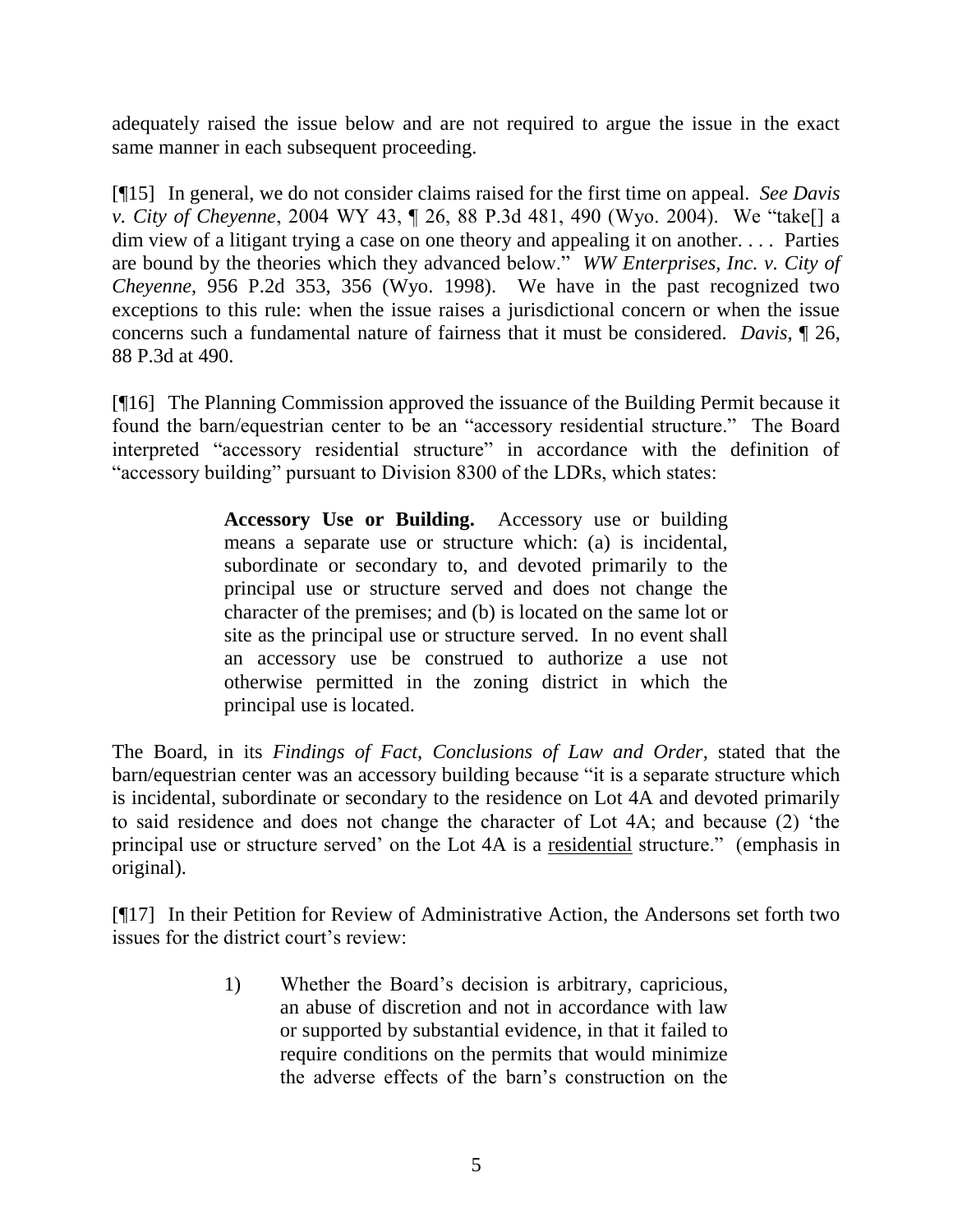neighborhood and natural environment and on the general health, safety, and welfare of the county.

2) Whether the Board"s decision is arbitrary, capricious, an abuse of discretion and not in accordance with law or supported by substantial evidence, in that it approved the permits after the County had denied a variance request for the same project.

The Andersons" brief in the district court also raised a third issue concerning whether the classification of the barn under the LDRs was proper. They contended that the barn did not qualify as either an "accessory residential unit" or an "accessory residential structure." However, neither the Planning Staff nor the Board ever characterized the barn/equestrian center as an "accessory residential unit," but rather as an "accessory residential structure" or as an "accessory building."

[¶18] We first note that the inclusion of the additional issue within the Andersons" district court brief violates W.R.A.P.  $12.09(a)$ , which confines the district court's review to the record and "to the issues set forth in the petition and raised before the agency." *Id.* The Andersons did not present the procedural issue of whether the Board"s findings were conclusory to the district court in either their petition for review or their brief. Because the issue of the adequacy of the Board"s findings was not raised in the district court, we agree with the appellees that we should follow our rule that we do not consider issues raised for the first time on appeal and decline to consider it. *Davis,* ¶ 26, 88 P.3d at 490; *WW Enterprises, Inc.,* 956 P.2d at 356.

[¶19] However, in their district court brief, the Andersons did raise the substantive issue of whether the barn/equestrian center was properly classified as an accessory residential structure. As noted above, the rules of appellate procedure limit the district court's review to the record and "to the issues set forth in the petition and raised before the agency." W.R.A.P. 12.09(a) While the issue was not set forth in the Anderson"s petition for review, it was raised at the agency level and in their district court brief. Furthermore, it does not appear that the appellees claim that the Andersons waived the substantive issue by failing to raise it below. Although the better practice, obviously, is to clearly state all appellate issues in the petition for review, under the circumstances presented here where the issue was raised before the agency and included in the district court briefs, we will undertake our duty to review the entire record and consider the substantive issue of whether the Board's finding that the barn/equestrian center was an accessory residential structure was supported by the record.

[¶20] The Board determined that the barn/equestrian center was an accessory residential structure because it was incidental, subordinate or secondary to the residence on Lot 4A and devoted primarily to the residence and did not change the character of the premises.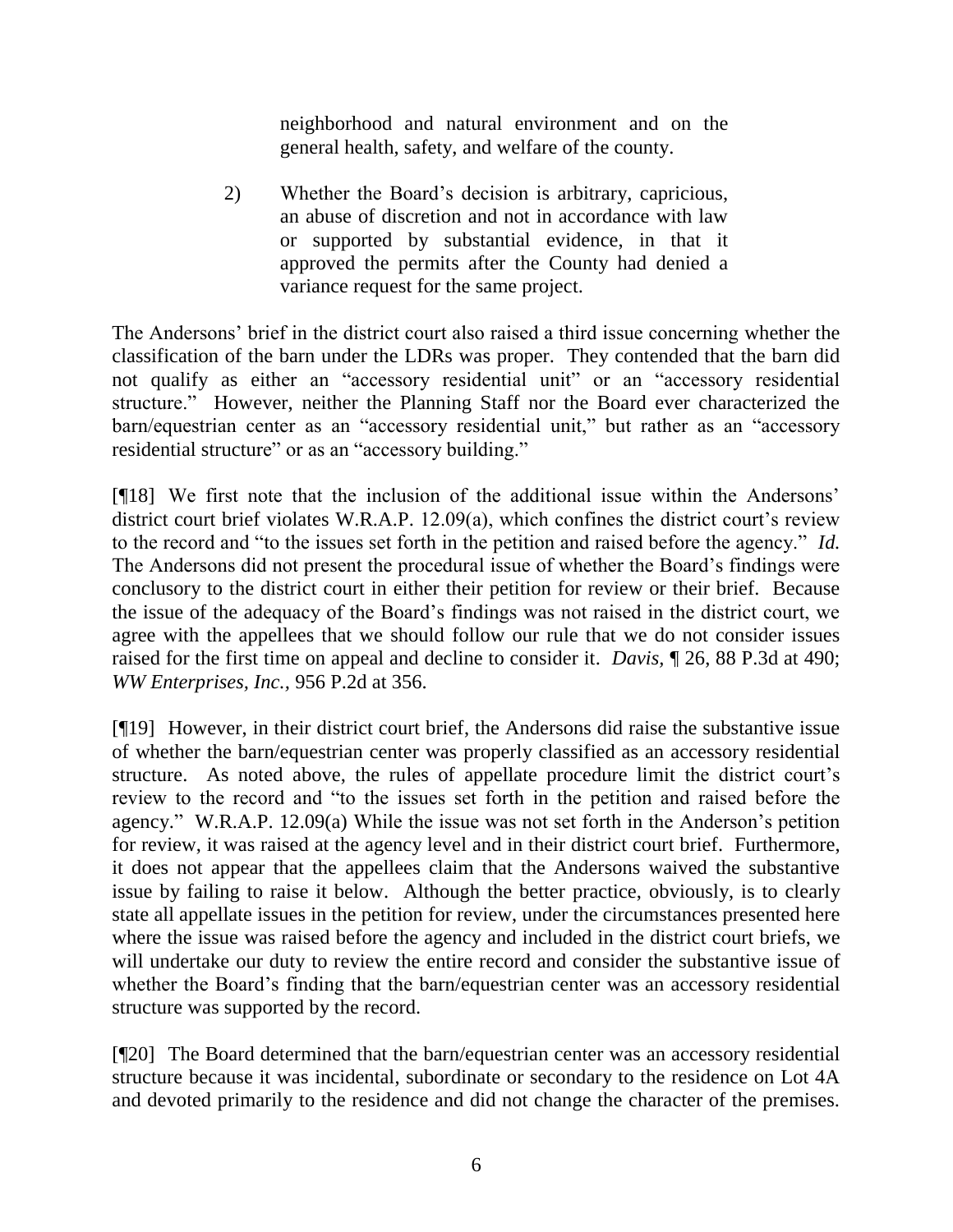The Andersons claim the record does not support that finding primarily because the proposed barn/equestrian center will be much larger at 6,750 square feet than the residence which is 1,056 square feet. The Andersons point to no provision of the LDRs or other authority which states that a barn/equestrian center must be smaller than the residence in order for its use to be considered subordinate to the residential use of the premises. We think it is safe to note that barns are often larger than houses. Also, the record is clear that the residential structure was in place when the Baltenspergers applied for the construction permits. Thus, the nature of the premises had been established as residential. The record, therefore, contains substantial evidence to support the Board"s finding that the barn/equestrian center was an accessory residential structure because it was incidental, subordinate or secondary to the residential structure and that the barn/equestrian center would not change the character of the premises.

## **2.** *Whether Approving the Construction Permits Violated the LDRs Because Teton County Refused to Consider Whether the Proposed Barn/Equestrian Center Would Injure the Neighborhood and Violate Private Covenants.*

[¶21] Teton County concluded that the LDRs preclude it from considering injury to the surrounding neighborhood when reviewing the permit applications at issue in the Baltenspergers' third proposal. The Andersons contend that this conclusion was clearly erroneous. Specifically, the Andersons argue that Teton County was required to impose restrictions on the Baltenspergers" development to minimize adverse impacts on the neighborhood. The Andersons rely upon Section 5120.N.1 of the LDRs to support their assertion. That section states:

> **Authority.** The Board of County Commissioners, and the Planning Director and County Engineer, when they are assigned authority for final action, **may** impose restrictions and conditions on an approved permit, the approved use, and the property to be developed or used pursuant to such approval, as may be necessary for the development to comply with the standards of these Land Development Regulations, to meet the general purposes, goals, and objectives of the Comprehensive Plan and these Land Development Regulations, and to minimize the adverse effects on other land in the neighborhood and on the general health, safety, and welfare of the County.

*Id.* (emphasis added).

[¶22] We have repeatedly stated that the use of the permissive word "may" authorizes the specified action, but does not require it. *See, e.g., French v. Amax Coal West*, 960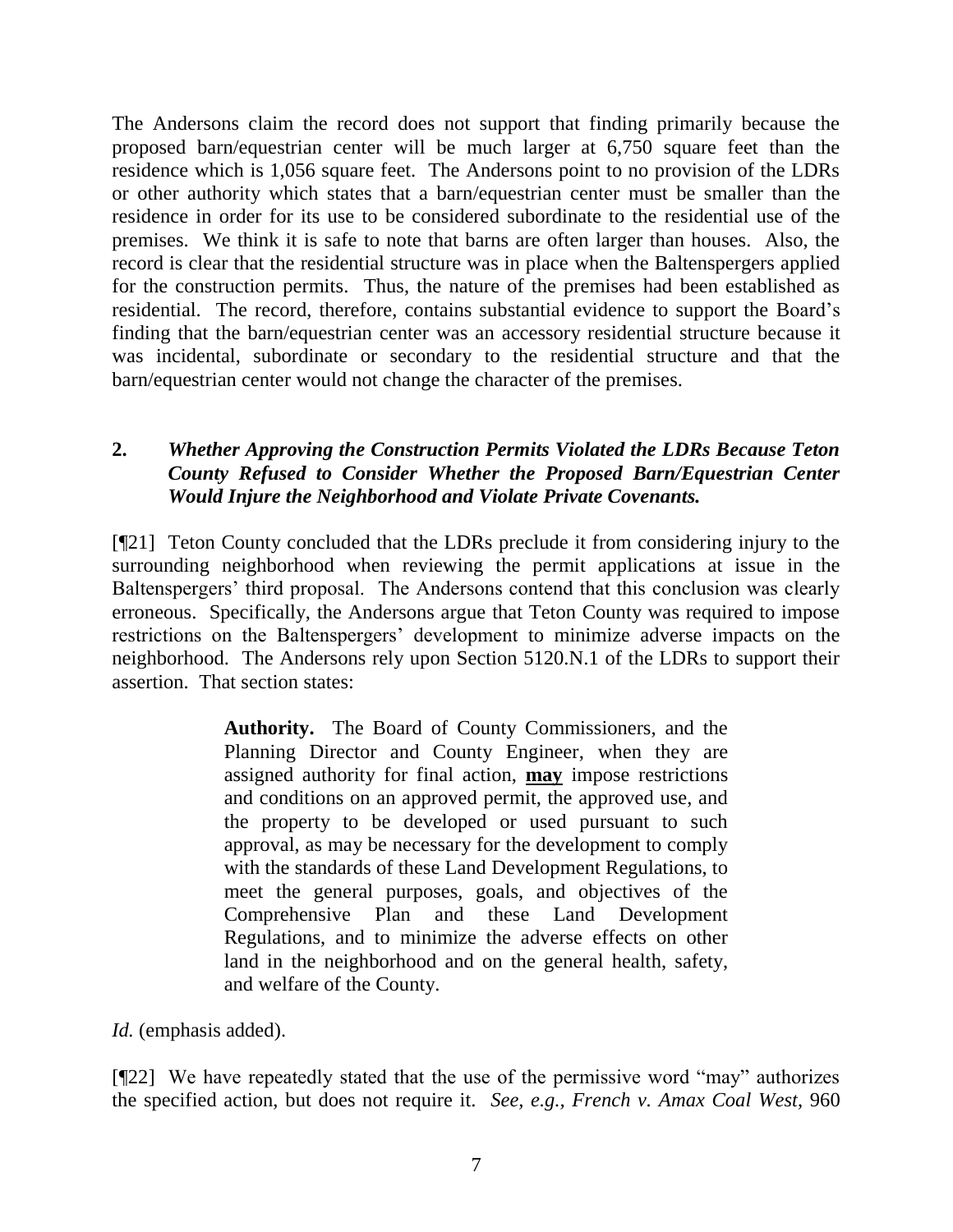P.2d 1023, 1029 (Wyo. 1998); *but cf. LM v. Laramie County Dep't of Family Servs.*, 2007 WY 189, ¶ 5, 171 P.3d 1077, 1080 (Wyo. 2007) (stating that the word "shall" indicates mandatory compliance). Reading the plain language of this LDR, we conclude that Teton County was authorized, but not required, to impose restrictions or conditions upon the Baltenspergers' development.

[¶23] The Planning Commission denied the Baltenspergers" variance application in their second proposal because the Planning Staff was unable to conclude that the variance was not injurious to the neighborhood and that it was in harmony with the LDRs. The Andersons assert that Teton County needed to consider this finding at the Baltenspergers' third proposal and, consequently, should have imposed restrictions upon the construction permits that would "mitigate harms to the neighborhood." The Andersons' argument is misplaced, however, because the Baltenspergers" third proposal did not require a variance. Instead, the Baltenspergers' third proposal required only the Building Permit and the GEC Permit. The LDRs do not require the Planning Commission to conclude that the proposed construction is not injurious to the neighborhood when considering a request for a building permit or a GEC permit. The LDRs only require this conclusion when the Planning Commission considers a variance application. The Planning Commission was simply not authorized to impose the standards for issuing a variance permit on a development application that did not seek a variance.

[¶24] In sum, Section 5120.N.1 of the LDRs provides authority to Teton County to impose restrictions or conditions upon approved permits, but does not mandate it. Additionally, the LDRs only require Teton County to assess potential injury to the neighborhood when considering applications for variances, but not when considering applications for building permits or GEC permits. The Baltenspergers' third application for construction permits did not seek a variance; it only required a building permit and a GEC permit. Consequently, we find that the approval of the Building Permit and GEC Permit, without the Andersons' requested restrictions, did not violate the LDRs and was in accordance with the law.

[¶25] Finally, the Board determined that consideration of private covenants is not within the scope of the LDRs and that Teton County was correct in not imposing restrictions based upon the alleged violations of private covenants. Restrictive covenants are contractual in nature. *Vargas L.P. v. Four "H" Ranches Architectural Contract Comm.*, 2009 WY 26, ¶ 11, 202 P.3d 1045, 1050 (Wyo. 2009). Thus, restrictive covenants are only enforceable between the property owners, and potentially a homeowners' association, as parties in interest. *Id.*, ¶ 16-17, 202 P.3d at 1052. No provision in the LDRs requires Teton County or the Board to consider whether a proposed development would violate restrictive covenants. Indeed, neither Teton County nor the Board possesses the authority to demand compliance with private covenants between property owners. We find the refusal to impose restrictions upon the construction permits due to potential violations of private covenants to be in accordance with law.